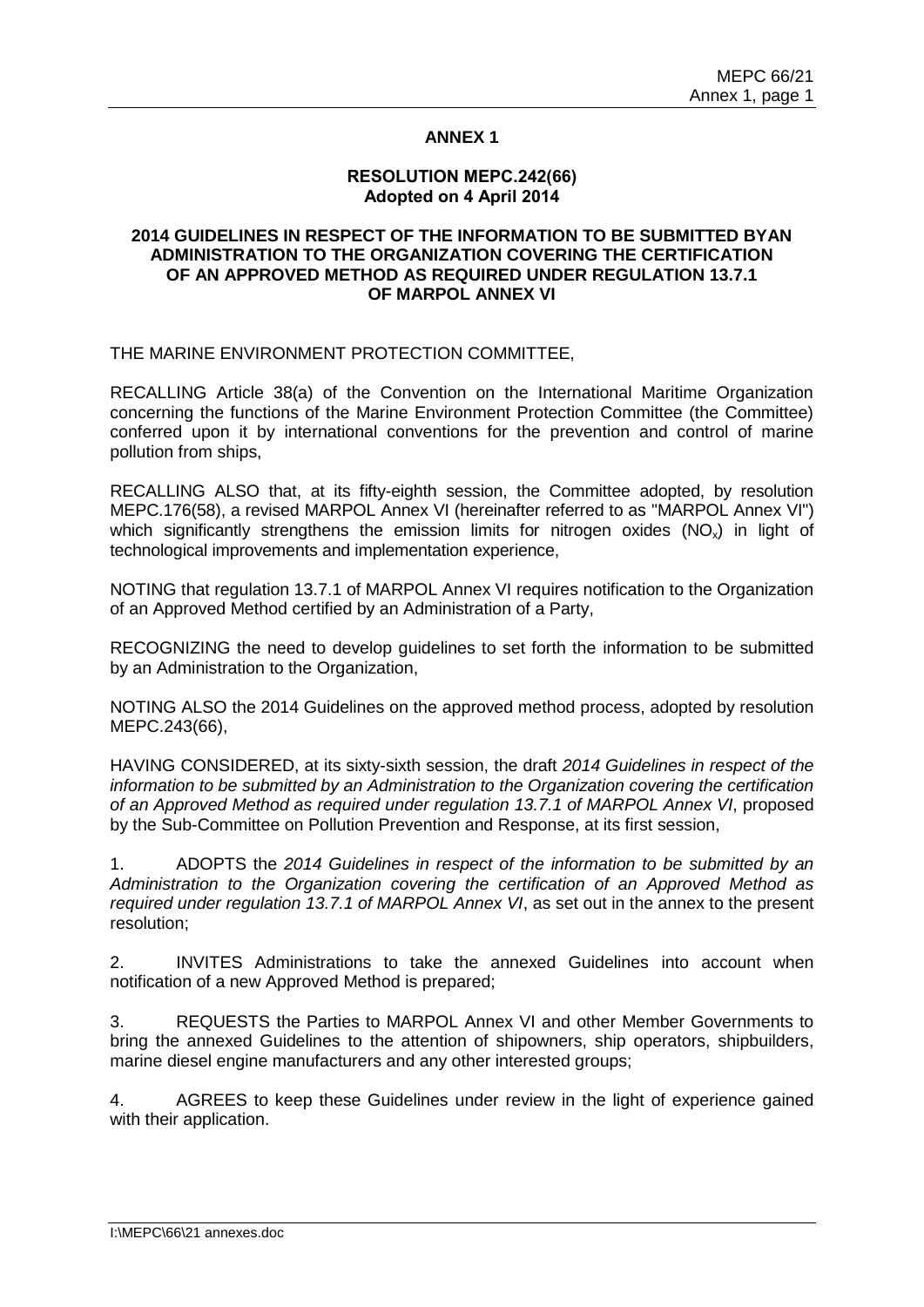## ANNEX

#### **2014 GUIDELINES IN RESPECT OF THE INFORMATION TO BE SUBMITTED BY AN ADMINISTRATION TO THE ORGANIZATION COVERING THE CERTIFICATION OF AN APPROVED METHOD AS REQUIRED UNDER REGULATION 13.7.1 OF MARPOL ANNEX VI**

## **1 PURPOSE**

These Guidelines are intended to assist an Administration by providing an outline of the information to be submitted to the Organization for inclusion in the notification of certification of an Approved Method as required under regulation 13.7.1 of MARPOL Annex VI.

## **2 INFORMATION TO BE SUBMITTED TO THE ORGANIZATION**

#### **2.1 Contents of the information to be submitted**

The notification to the Organization of the certification of an Approved Method should include, but is not limited to:

- .1 the certification reference of the Approved Method together with details of the Approved Method;
- .2 a copy of the Approved Method File, or where that is not possible, a sample of the File taking into account paragraph 2.2;
- .3 criteria for identification of the engines to which an Approved Method applies as specified in paragraph 2.3; and
- .4 Approved Method contact point.

## **2.2 A copy or sample of the Approved Method File**

2.2.1 In accordance with paragraph 7.4 of the  $NO<sub>x</sub>$  Technical Code 2008, the Approved Method File is an integral part of any Approved Method and should be authenticated by the application of the stamp of the certifying Administration. A copy of this Approved Method File should be included in the notification to the Organization.

2.2.2 However, in cases where, due to differences between individual engines at the time of manufacture, it is not possible to provide a copy of the Approved Method File as being representative of all engines to be covered by the specific Approved Method, a sample of the Approved Method File should instead be included in the notification to the Organization. This sample Approved Method File should contain sufficient detail that will make it possible to correlate with the actual Approved Method File to be supplied for individual engines.

2.2.3 In cases where a sample of the Approved Method File is included, the procedure for approval of individual Approved Method Files should be included in the notification. In all cases the authentication of the Approved Method File should be undertaken by the certifying Administration.

2.2.4 The Approved Method File should also include a description of the engine's onboard verification procedure, in accordance with paragraph 7.5 of the  $NO<sub>x</sub>$  Technical Code 2008.